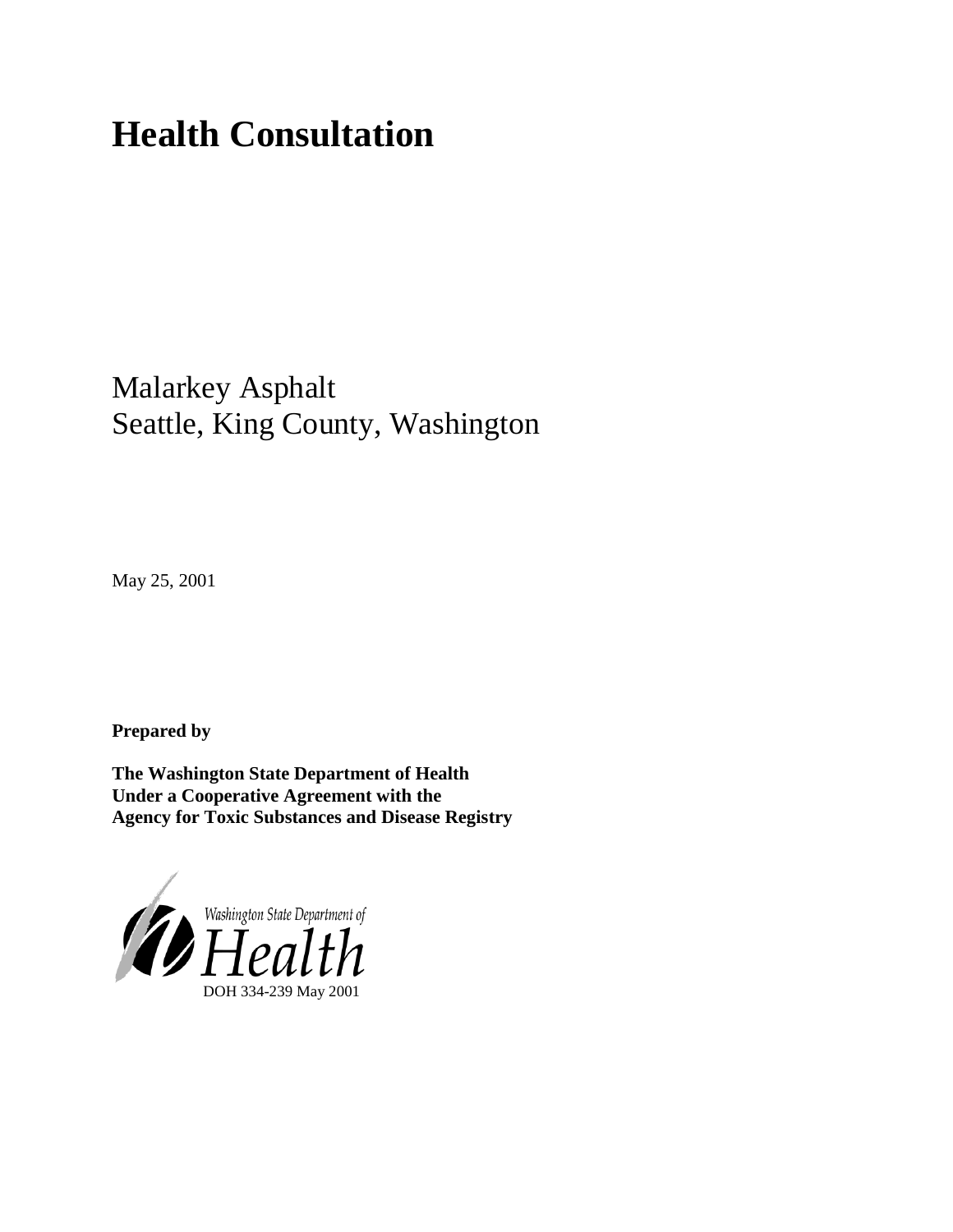#### **Foreword**

The Washington State Department of Health (DOH) has prepared this health consultation in cooperation with the Agency for Toxic Substances and Disease Registry (ATSDR). ATSDR is part of the U.S. Department of Health and Human Services and is the principal federal public health agency responsible for health issues related to hazardous waste. This health consultation was prepared in accordance with methodologies and guidelines developed by ATSDR.

The purpose of this health consultation is to identify and prevent harmful human health effects resulting from exposure to hazardous substances in the environment. Health consultations focus on specific health issues so that DOH can respond quickly to requests from concerned residents or agencies for health information on hazardous substances. DOH evaluates sampling data collected from a hazardous waste site, determines whether exposures have occurred or could occur, reports any potential harmful effects, and recommends actions to protect public health.

For additional information or questions regarding DOH, ATSDR or the contents of this health consultation, please call the health advisor who prepared this document:

Gary Palcisko Washington State Department of Health Office of Environmental Health Assessments PO Box 47846 Olympia, WA 98504-7846 Phone: (360) 236-3377 Toll free: 1-877-485-7316 Website: www.doh.wa.gov/consults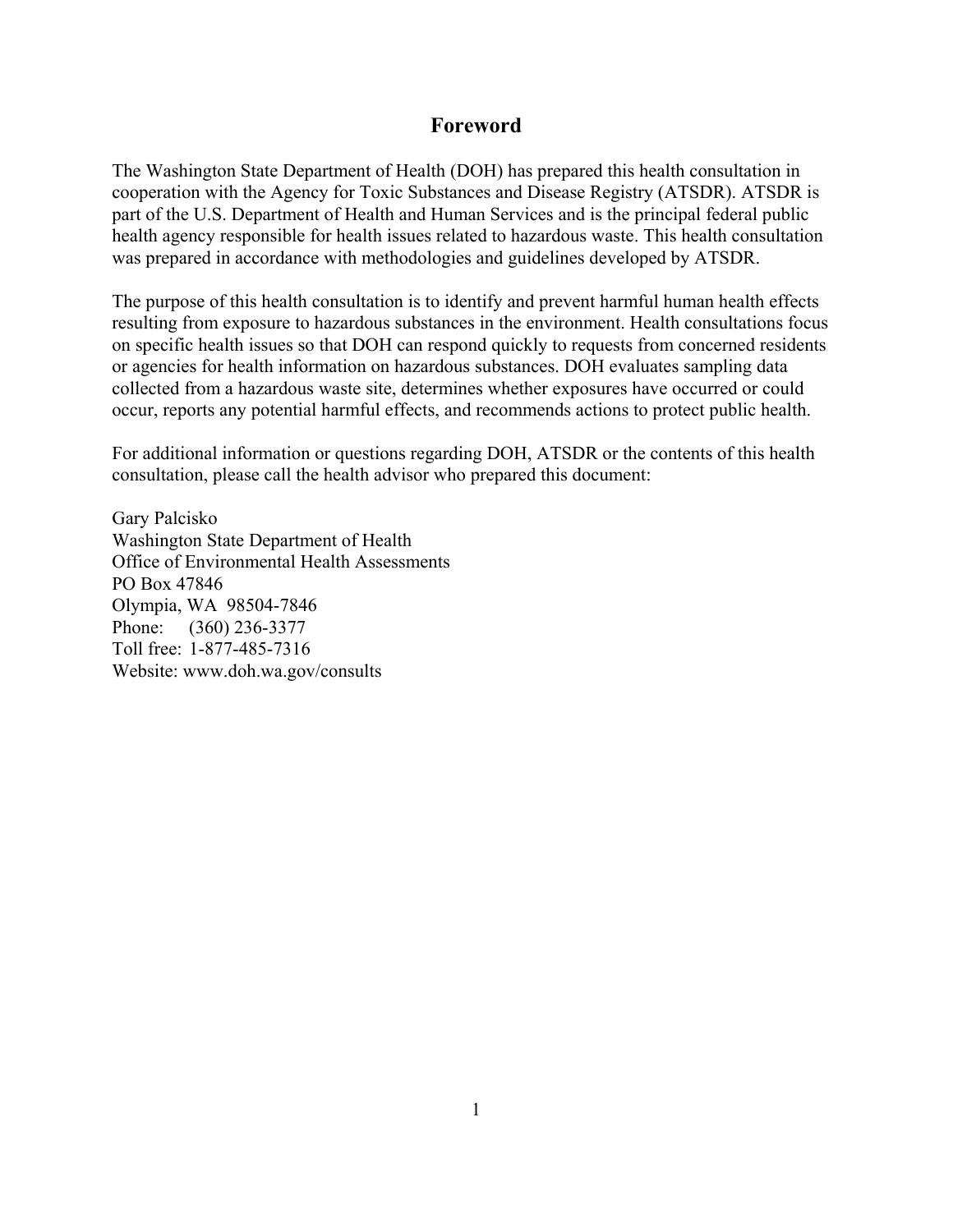## **Glossary**

| <b>Agency for Toxic</b><br><b>Substances and</b><br><b>Disease Registry</b><br>(ATSDR) | The principal federal public health agency involved with hazardous<br>waste issues, responsible for preventing or reducing the harmful<br>effects of exposure to hazardous substances on human health and<br>quality of life. ATSDR is part of the U.S. Department of Health and<br>Human Services. |
|----------------------------------------------------------------------------------------|-----------------------------------------------------------------------------------------------------------------------------------------------------------------------------------------------------------------------------------------------------------------------------------------------------|
| Contaminant                                                                            | Any chemical that exists in the environment or living organisms that<br>is not normally found there.                                                                                                                                                                                                |
| <b>Dose</b>                                                                            | A dose is the amount of a substance that gets into the body through<br>ingestion, skin absorption or inhalation. It is calculated per<br>kilogram of body weight per day.                                                                                                                           |
| <b>Environmental Media</b><br><b>Evaluation Guide</b><br>(EMEG)                        | A concentration in air, soil, or water below which adverse non-<br>cancer health effects are not expected to occur. The EMEG is a<br>comparison value used to select contaminants of potential health<br>concern and is based on ATSDR's minimal risk level (MRL).                                  |
| <b>Exposure</b>                                                                        | Contact with a chemical by swallowing, by breathing, or by direct<br>contact (such as through the skin or eyes). Exposure may be short-<br>term (acute) or long-term (chronic).                                                                                                                     |
| Groundwater                                                                            | Water found underground that fills pores between materials such as<br>sand, soil, or gravel. In aquifers, groundwater often occurs in<br>quantities where it can be used for drinking water, irrigation, and<br>other purposes.                                                                     |
| <b>Hazardous substance</b>                                                             | Any material that poses a threat to public health and/or the<br>environment. Typical hazardous substances are materials that are<br>toxic, corrosive, ignitable, explosive, or chemically reactive.                                                                                                 |
| <b>Ingestion rate</b>                                                                  | The amount of an environmental medium which could be ingested<br>typically on a daily basis. Units for IR are usually liter/day for<br>water, and mg/day for soil.                                                                                                                                  |
| Media                                                                                  | Soil, water, air, plants, animals, or any other part of the environment<br>that can contain contaminants.                                                                                                                                                                                           |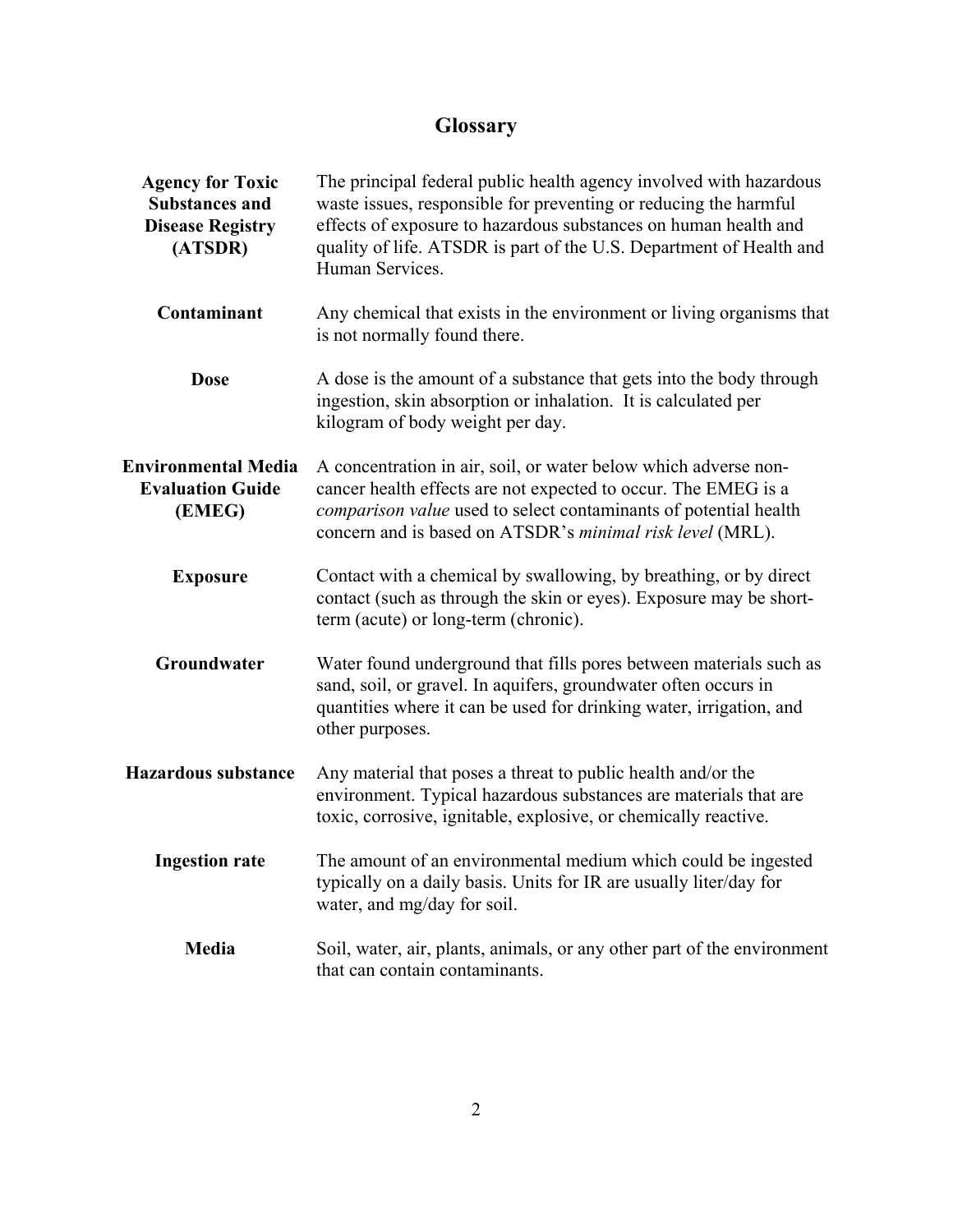| <b>Minimal Risk Level</b><br>(MRL)                             | An amount of chemical that gets into the body (i.e., dose) below<br>which health effects are not expected. MRLs are derived by ATSDR<br>for acute, intermediate, and chronic duration exposures by the<br>inhalation and oral routes.                                                                                                                                                                                                                                                         |
|----------------------------------------------------------------|-----------------------------------------------------------------------------------------------------------------------------------------------------------------------------------------------------------------------------------------------------------------------------------------------------------------------------------------------------------------------------------------------------------------------------------------------------------------------------------------------|
| No public health<br>hazard                                     | Sites for which data indicate no current or past exposure or no<br>potential for exposure and therefore no health hazard.                                                                                                                                                                                                                                                                                                                                                                     |
| Parts per billion<br>(ppb)/Parts per<br>million (ppm)          | Units commonly used to express low concentrations of<br>contaminants. For example, 1 ounce of trichloroethylene (TCE) in 1<br>million ounces of water is 1 ppm. 1 ounce of TCE in 1 billion<br>ounces of water is 1 ppb. If one drop of TCE is mixed in a<br>competition size swimming pool, the water will contain about 1 ppb<br>of TCE.                                                                                                                                                    |
| <b>Remedial</b><br>investigation                               | A study designed to collect the data necessary to determine the<br>nature and extent of contamination at a site.                                                                                                                                                                                                                                                                                                                                                                              |
| <b>Risk</b>                                                    | The probability that something will cause injury, linked with the<br>potential severity of that injury. Risk is usually indicated by how<br>many extra cancers may appear in a group of people who are<br>exposed to a particular substance at a given concentration, in a<br>particular pathway, and for a specified period of time. For example,<br>a 1%, or 1 in 100 risk indicates that for 100 people who may be<br>exposed, 1 person may experience cancer as a result of the exposure. |
| Route of exposure                                              | The way in which a person my contact a chemical substance that<br>includes ingestion, skin contact and breathing.                                                                                                                                                                                                                                                                                                                                                                             |
| <b>U.S. Environmental</b><br><b>Protection Agency</b><br>(EPA) | Established in 1970 to bring together parts of various government<br>agencies involved with the control of pollution.                                                                                                                                                                                                                                                                                                                                                                         |
| Volatile organic<br>compound (VOC)                             | An organic (carbon-containing) compound that evaporates<br>(volatilizes) easily at room temperature. A significant number of the<br>VOCs are commonly used as solvents.                                                                                                                                                                                                                                                                                                                       |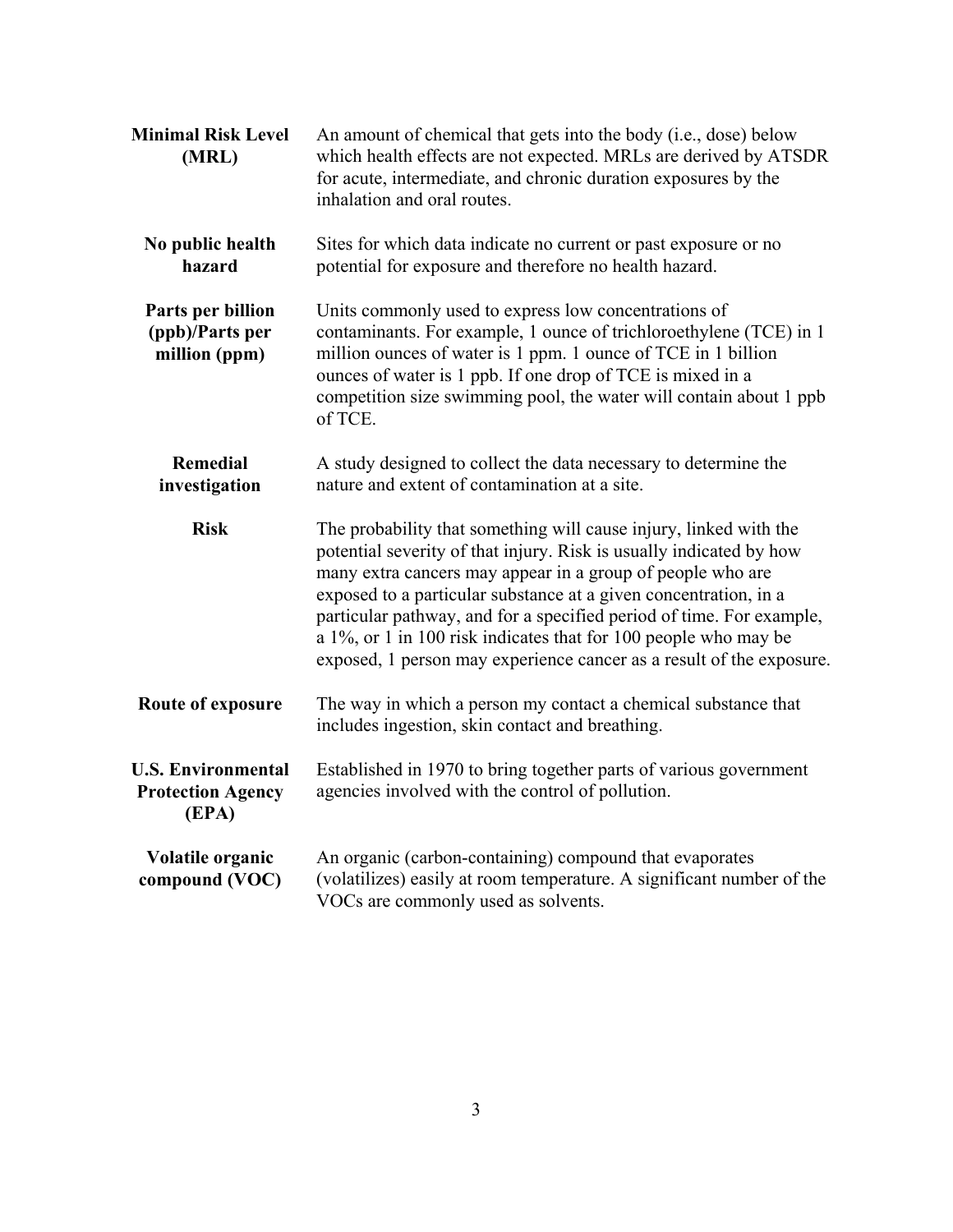#### **Background and Statement of Issues**

As part of the cooperative agreement with ATSDR, the Washington State Department of Health (DOH) was asked to evaluate the potential impacts on human health posed by eight businesses in the South Park community. The petitioner, the Community Coalition for Environmental Justice (CCEJ), worked with the community to prepare a list of sites of concern. One of the sites listed was the former Malarkey Asphalt Company. Using available data, this health consultation evaluates potential human health effects resulting from contamination at the former Malarkey Asphalt Company site.

The former Malarkey Asphalt Company site is located at 8700 Dallas Ave South in the South Park neighborhood south of downtown Seattle (Figure 1). It is bordered on the east by the Duwamish River. The site is currently owned by the Port of Seattle, and leased to the Evergreen West Wholesale Lumber Inc. Duwamish Manufacturing Company started asphalt operations at the site in 1937, and continued through 1978 when Malarkey, Chance, and Wyborney (MCW) Inc purchased the property. MCW Inc eventually changed its name to Malarkey Asphalt Company, and produced roofing asphalt on the site until 1993.

Several complaints of smoke and odor emanating from the site were fielded by the Puget Sound Air Pollution Control Authority, currently known as the Puget Sound Clean Air Authority (Clean Air), while the site was active until asphalt production ceased in 1993.<sup>1</sup> In 1985, the Washington State Department of Ecology (Ecology) conducted a site inspection that documented the presence of several buried and partially buried underground storage tanks (USTs) as well as aboveground storage tanks (ASTs).<sup>2</sup> Soil was described as being stained from apparent oil spills. An inspection in 1989 by the EPA described poor maintenance and housekeeping at the site, as well as storage of unidentified drums and insufficient containment on the site.

In 1991, a site hazard assessment revealed soil and groundwater contamination with Volatile Organic Carbon (VOC), Semi-Volatile Organic Carbon (SVOC), and Polychlorinated Biphenyls (PCBs). The EPA conducted site inspections in 1994 and 1995 which confirmed the presence of these contaminants at levels that presented a threat to human health. Asbestos was also identified as a contaminant of concern.

The VOC and SVOC contamination resulted from storage, leakage, spillage, use, and combustion of fuel oils during the asphalt making process. Asbestos containing materials used as insulation were found to be crumbling around storage tanks, piping, and boilers throughout the site. PCB contamination likely resulted from the storage and combustion of waste oil. During the oil embargo in the 1970s, 1000 gallons per month of waste oil were received from Seattle City Light for use as an alternative fuel.<sup>3</sup> This oil was likely contaminated with  $PCBs$ .<sup>4</sup>

In 1996, asbestos containing material was removed from the site by a licensed contractor, and all identified tanks from the site were decommissioned and removed.<sup>3</sup> Many of the boilers and

asphalt making equipment were also removed and shipped to the Malarkey Asphalt plant in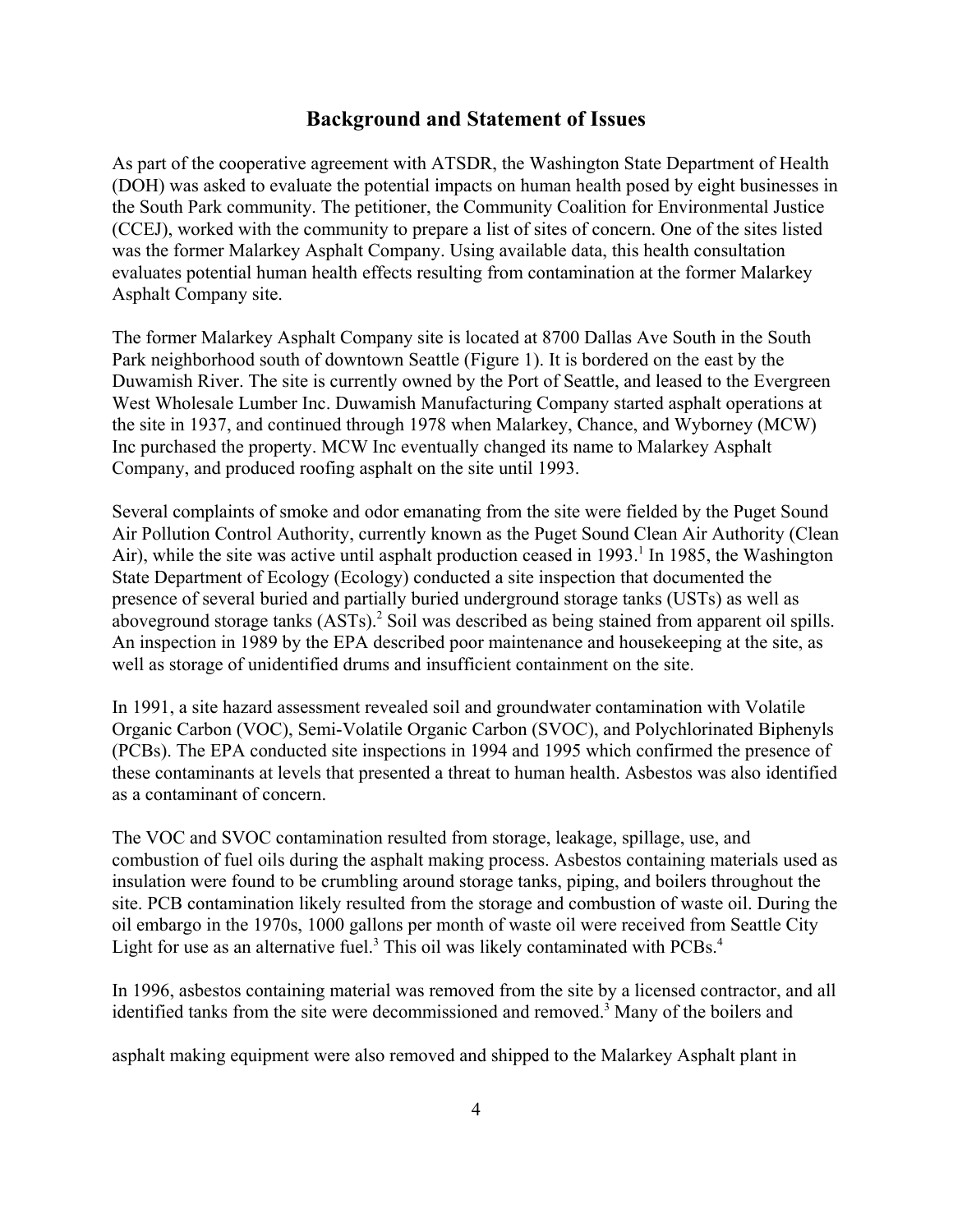Portland, Oregon. Residual oil in tanks was either recycled, or treated for disposal.

The Port of Seattle acquired the site, and their remedial action work plan was approved by the EPA in 1999. The EPA and the Port of Seattle agreed that the contaminants of most concern were PCBs in soil, and that removal of soil should be based on attaining a level of less than 25 ppm.4 Though petroleum products were also found at the site, they were of less concern, and removal of PCB contaminated soil would also remove the bulk of petroleum contaminated soil. Furthermore, an asphalt cap was proposed to be placed on the entire site to prevent exposure of workers at the site to remaining contamination in soil, and to prevent precipitation from infiltrating the soil and leaching the remaining contaminants into the groundwater.

Groundwater beneath the site flows toward the Duwamish River. Contamination of the groundwater was not a major concern, especially since the bulk of the source of contamination was removed, and ongoing sampling indicated a diminishing problem.<sup>5</sup>

Excavation and soil removal began in late 1999 and was completed in 2000. During excavation, another underground storage tank was discovered and removed from the site. The tank was in good condition and did not appear to have leaked, and the fuel was recycled. In all, 2061 tons of soil were removed from the site. The site was then backfilled with clean, washed crushed rock as a base for the asphalt cap. The cap was applied six inches thick over the site (Figure 2).<sup>6</sup> Three monitoring wells were installed for periodic sampling purposes.

The site is currently fenced, and has limited access to the public. The entrance is gated and locked at the end of each work day.

#### **Discussion**

Although no air sampling data is available, anecdotal evidence suggests that residents living near the site during asphalt production were exposed to vapors and fumes that left the site. Vapors and fumes likely consisted of polycyclic aromatic hydrocarbons (PAHs), VOCs, and SVOCs. Furthermore, past combustion of fuel oils contaminated with PCBs likely emitted dioxin to the air as a by-product. Exposure to contaminants in air, however, became less significant when asphalt production ceased.

PCBs, VOCs, SVOCs, and asbestos were found in soil and groundwater at levels of concern. Prior to soil cleanup efforts, workers and trespassers could have been exposed to contaminants in soil through inadvertent soil ingestion, dermal contact with soil, and inhalation of suspended soil particles. Groundwater has not been used as a drinking water source in the area and, therefore, does not represent a competed exposure pathway. In addition, remedial actions removed the USTs and ASTs that were the source of contamination as well as 2061 tons of contaminated soil.

Bare soil was covered with an asphalt cap eliminating the remaining exposure pathways. Furthermore, the public's exposure to these contaminants was additionally limited by restricted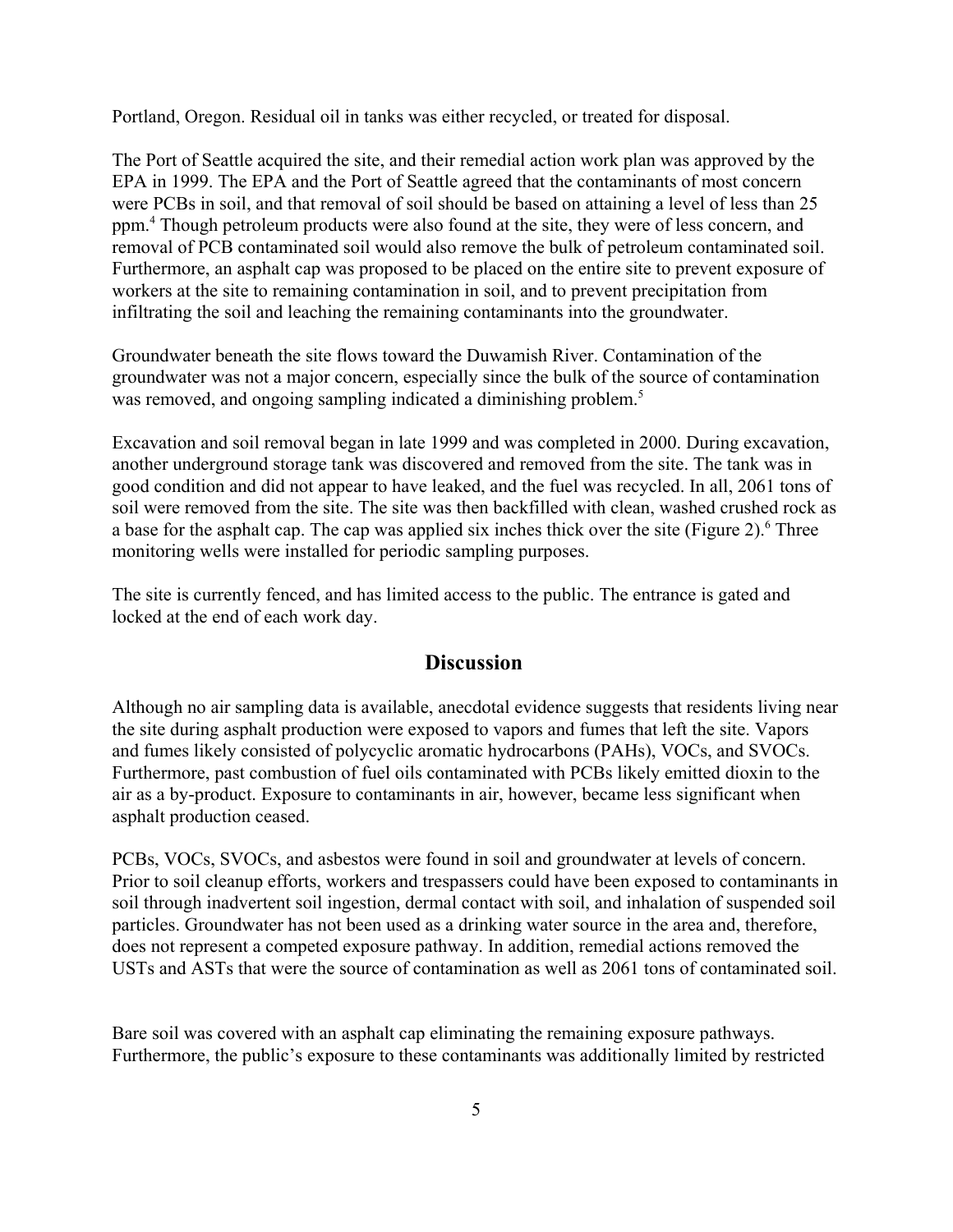access to the site.

#### *Children's Exposure/ Child Health Initiative*

ATSDR recognizes that infants and children may be more vulnerable to exposures than adults when faced with contamination of air, water, soil, or food.<sup>7</sup> This vulnerability is a result of the following factors:

- C Children are more likely to play outdoors and bring food into contaminated areas.
- C Children are shorter and their breathing zone is closer to the ground, resulting in a greater likelihood to breathe dust, soil, and heavy vapors.
- C Children are smaller and receive higher doses of chemical exposure per body weight.
- C Children's developing body systems are more vulnerable to toxic exposures, especially during critical growth stages in which permanent damage may be incurred.

Children are not exposed to residual contaminants at the Malarkey Asphalt site because access to the site is reserved for employees of Evergreen West Wholesale Lumber Inc. Furthermore, the site is capped with asphalt preventing contact with soil.

#### **Conclusions**

No apparent public health hazard exists for children and adults living near the former Malarkey Asphalt Company site. Though PCBs, VOCs, SVOCs and asbestos were found on the site, remediation removed the source and bulk of contamination while an asphalt cap covered up any residual contaminants. Furthermore, access to the site is limited by a fence and a gated drive.

#### **Recommendations/Public Health Action Plan**

- Maintain the integrity of the asphalt cap on the site and the fence surrounding the property.
- Future land use change from industrial to residential would require reevaluation of the site.

#### *Action*

DOH is available to evaluate future sampling data gathered from this site.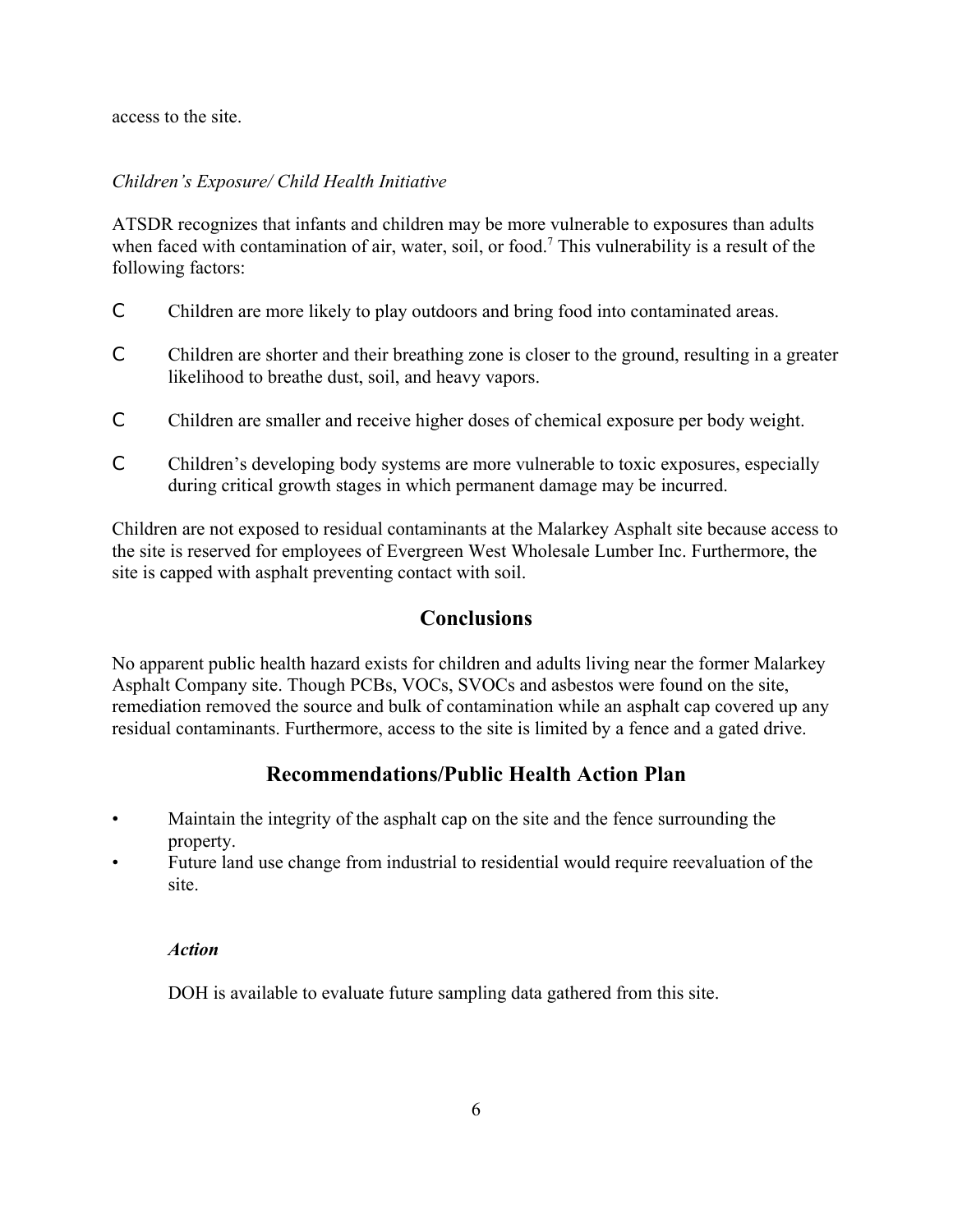### **Preparer of Report**

Gary Palcisko Public Health Advisor Office of Environmental Health Assessment Washington State Department of Health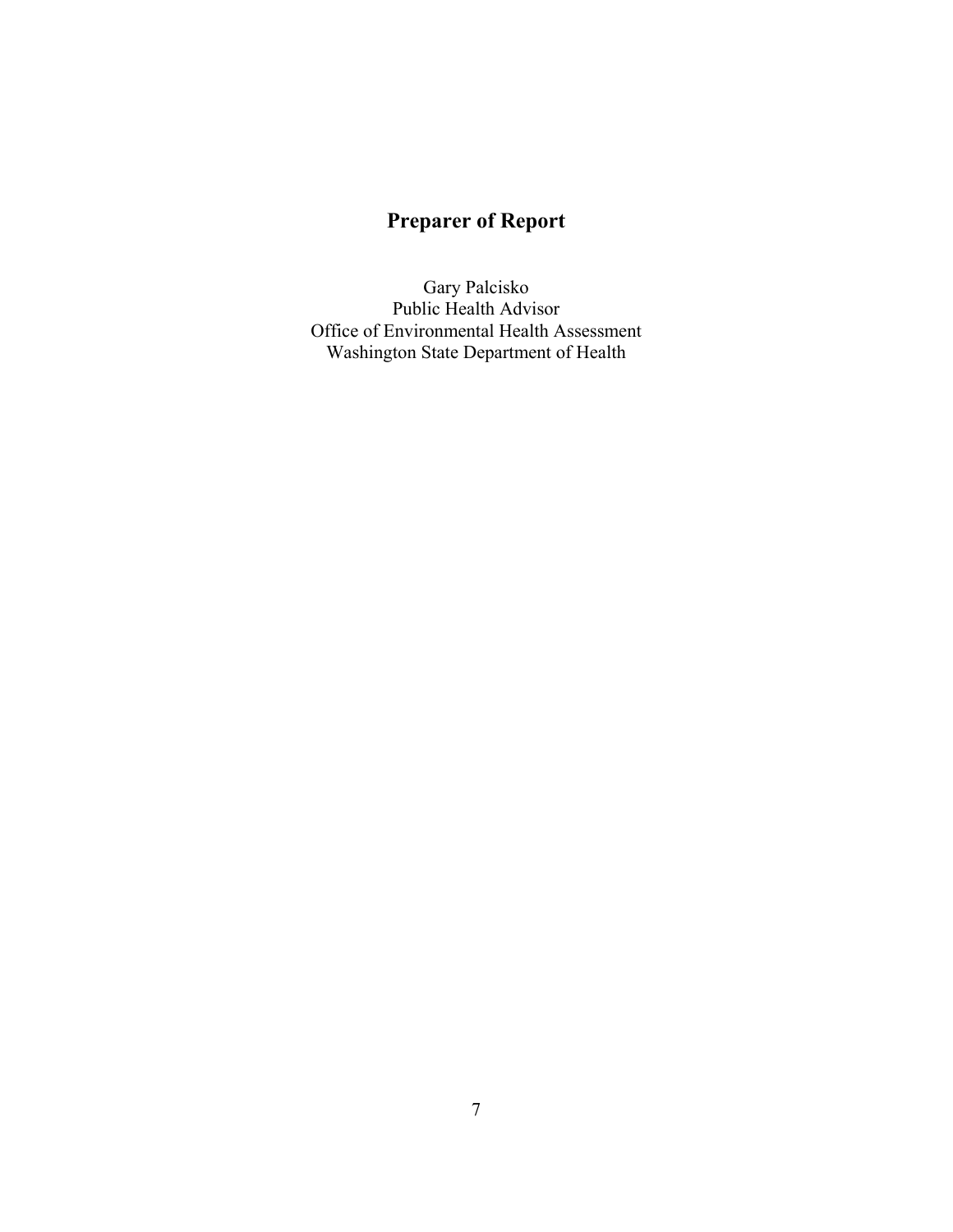#### References

1.Puget Sound Air Pollution Control Authority. Inspection, complaint, and violation forms. 1967-1993.

2. EMCON. Draft Removal Action Work Plan Malarkey Asphalt Site Seattle, Washington. May 24, 1996.

3. SECOR International Inc. Final Report: Malarkey Asphalt Site. May 21, 1998.

4. Onsite Enterprises, Inc. Final: Malarkey Asphalt Site Remedial Action Work Plan. September 24, 1999.

5.SECOR International Inc. Focused Feasibility Study: Malarkey Asphalt Site. June 29, 1998.

6. Onsite Enterprises, Inc. PCB Removal/Containment Action South Park Site (Formerly Malarkey Asphalt Company) February 29, 2000.

7.Agency for Toxic Substances and Disease Registry. Interim guidance on including child health issues in Division of Health Assessment and Consultation Documents. Atlanta: US Department of Health and Human Services, Public Health Service, July 1998.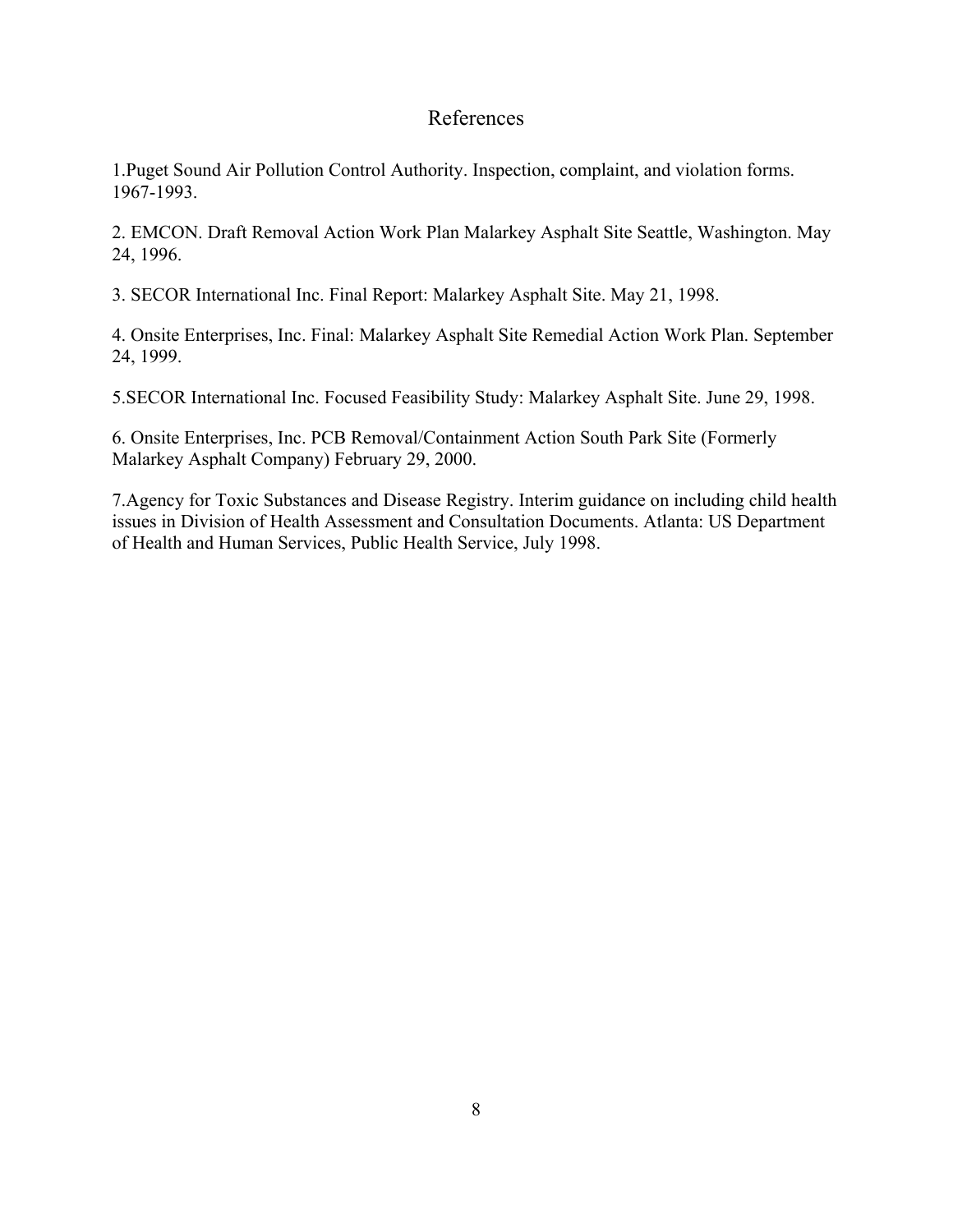#### **Figure 1** - Site location and demographics

#### **Demographic Statistics Within a Half Mile of the Site\***

| <b>Total Population</b>        |     |
|--------------------------------|-----|
| White                          |     |
| <b>Black</b>                   | 146 |
| American Indian, Eskimo, Aleut |     |
| Asian or Pacific Islander      |     |
| Other Race                     |     |
| Hispanic Origin                |     |
| Children Aged 6 and Younger    |     |
| Adults Aged 65 and Older       |     |
| Females Aged 15 - 44           |     |
| Total Aged over 18             |     |
| Total Aged under 18            |     |
| <b>Total Housing Units</b>     |     |
|                                |     |

\* Calculated using the area proportion technique. Source: 1990 U.S. CENSUS

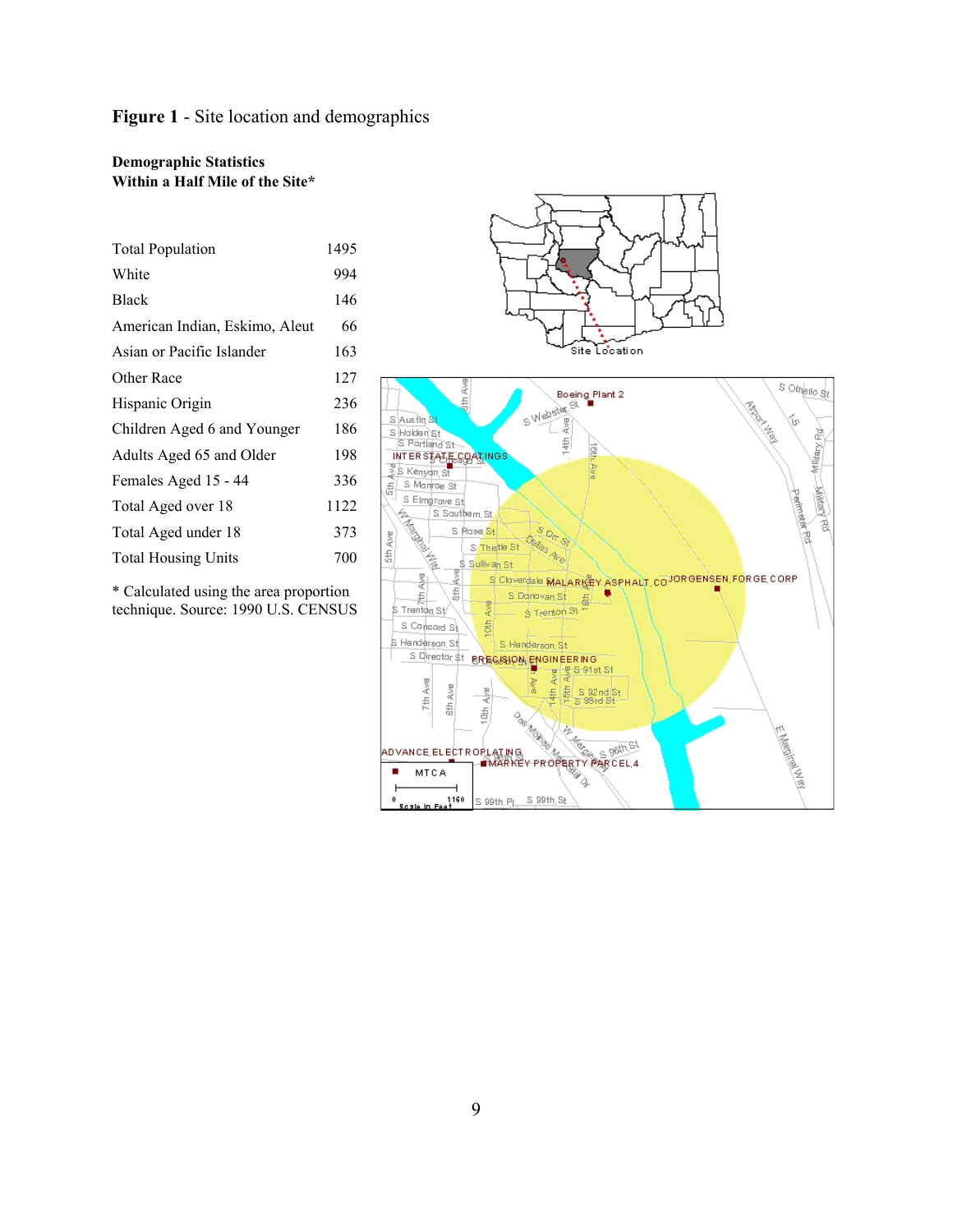### **Figure 2** - Site map 6